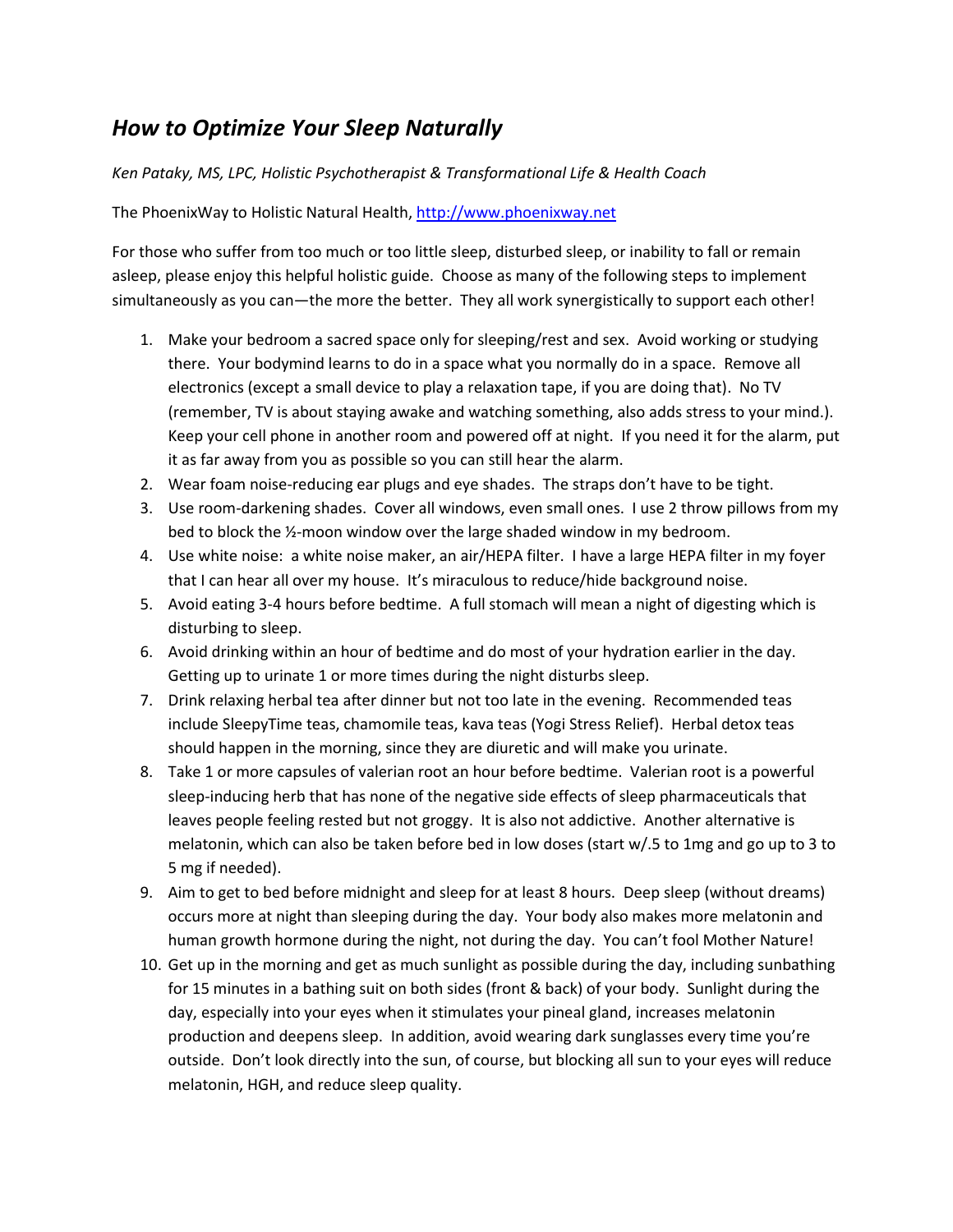- 11. Exercise. Exercise reduces tension in the body and tires the muscles, which leads to deeper, more relaxing sleep. Not exercising allows tension to build up in the body, which then keeps the mind from discharging tension and leads to restlessness, monkey mind, and insomnia.
- 12. Practice a bodymind relaxation practice, such as yoga or tai chi. Slow, meditative movement and/or stretching with sustained deep breathing is profoundly effective in reducing tension and improving ease in the mind and body. Deep breathing turns off the fight-flight-freeze response and triggers the parasympathetic autonomous nervous system to literally change the chemical composition of your body and its functioning, in order to invite deep relaxation, recovery, and healing. Practicing before bed is very effective as a sleep-promoting routine. Using incense and gentle, quiet music can enhance your practice. Always include deep relaxation at the end of your practice, totally letting go. Perhaps complete your personal hygiene prior to your practice, so you can go right to bed after…or even do it in your bed.
- 13. Meditate. Learn how to meditate and practice up to 20 minutes per day, twice per day. Meditation with sustained deep breathing clears the mind, also reduces tension, and heightens awareness about what is really bothering you, so you can address it. It also allows you to develop the ability to *witness* your suffering without being as pulled in by it. When disturbing content arises, imagine you're watching it on a movie screen and sitting as far back in the theatre as you need to in order to feel safe. Avoid going into the movie. Just watch it. If you can't go to sleep or wake up and can't return to sleep, practice meditating and tell yourself you're not wasting time but are actually doing something that's improving your bodymind health.
- 14. Eat food that is calming rather than stress inducing. Plant food is more calming for the body. Animal food includes stress hormones from the suffering prior to death as well as other powerful toxicities. Foods that contain tryptophan—such as walnuts, pumpkin, leafy greens, mushrooms, soy (organic or non-GMO), wheat (organic), potato—create more melatonin and serotonin, which promote better sleep and mood. Animal products contain cytokines, which degrade tryptophan. The fiber, antioxidants, and omega 3 fats and other nutrients such as Vitamins B6 & C, magnesium, and iron also reduce cytokines and allow tryptophan to flourish and be better absorbed.
- 15. Avoid distressing media, such as violence TV or movies (or even the news), especially before bed. Your mind takes those stressful images into sleep and perpetuates them into your dreams. Even though your cognitive brain may know they aren't real or directly threatening you, your mid and lower brains are more childlike and do not. You are literally traumatizing your brain and engaging your sympathetic autonomic nervous system fight-flight-freeze response.
- 16. Take an Epsom salt bath, preferably before bed. Put 2 cups of Epsom salts in a warm (summer) or hot (winter) bath, and perhaps 3-5 drops of lavender essential oil. Epsom salts are made of magnesium, which absorbs through your skin and relaxes your muscles as well as your mind. Play some relaxing music, reduce lighting, avoid electronics, and really let go.
- 17. Obtain a health weight. Obesity makes breathing more difficult, increases sleep apnea, and makes the entire body less efficient in all processes, including rest and recovery.
- 18. Try to sleep and wake at similar times as much as possible. We train our bodyminds by the behaviors we repeat.